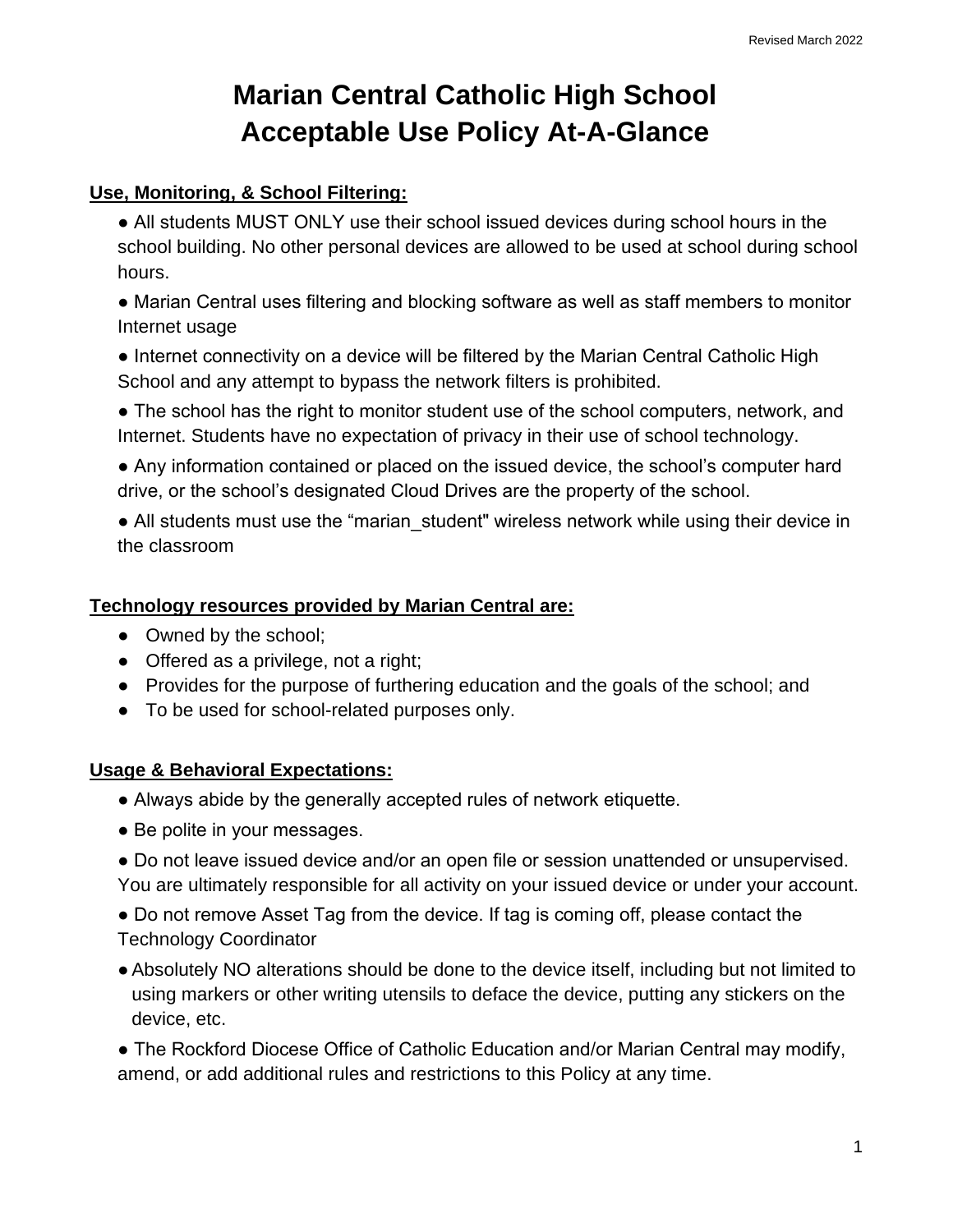#### **Prohibited use subject to disciplinary action:**

- Accessing, retrieving, viewing or distributing any material in violation of any federal or state laws or regulations or school policy or rules
- Engaging in activities not related to educational purposes or which are contrary to rules, policies and/or guidelines of the school.
- Accessing, retrieving, posting, transmitting or viewing obscene, profane, abusive, or indecent materials that are inconsistent with the objectives and/or teachings of the Catholic Church and/or the Diocese and/or school.
- Vandalism of any kind.
- Sending nuisance electronic mail or other online messages such as chain letters, pyramid schemes, or obscene, harassing, or other unwelcome or inappropriate messages.
- Transmission of material of bullying nature or sexual nature will not be tolerated.
- Using, transmitting or posting images or video of administrators, employees, students, parents, parishioners or any other person without specific permission
- Using the network to identify, imply or infer any gang activity.

# **Marian Central Catholic High School retains the following rights and recognizes the following responsibilities:**

- To remove a user account from the Marian network.
- To monitor the use of all online activities.
- To provide both internal and external controls, as appropriate or feasible, in order to provide a safe technological environment for all users.
- To provide training to both staff and students that promote and follow the guidelines set forth by Marian Central.

# **Student Responsibilities:**

- PHONES ARE TO BE SILENT/POWERED DOWN AND IN BACKPACK FROM 8:05am-2:30pm. Unauthorized use of cellphones will be confiscated and turned into the office for appropriate consequences.
- Students are restricted to using the Marian-issued devices only when participating in class and/or completing schoolwork.
- Printing from a Marian Student Device will not be allowed at school. Students may have the ability to print from their home printers.
- All devices must be charged prior to school and run exclusively on battery power while used in the classroom environment. **Only in extreme circumstances would teachers allow a student to charge a device in a classroom.**
- CHARGE DEVICES NIGHTLY! PLEASE LEAVE DEVICE ON IN ORDER TO ALLOW FOR DEVICE UPDATES TO LOAD and then RESTART BEFORE COMING TO SCHOOL!!